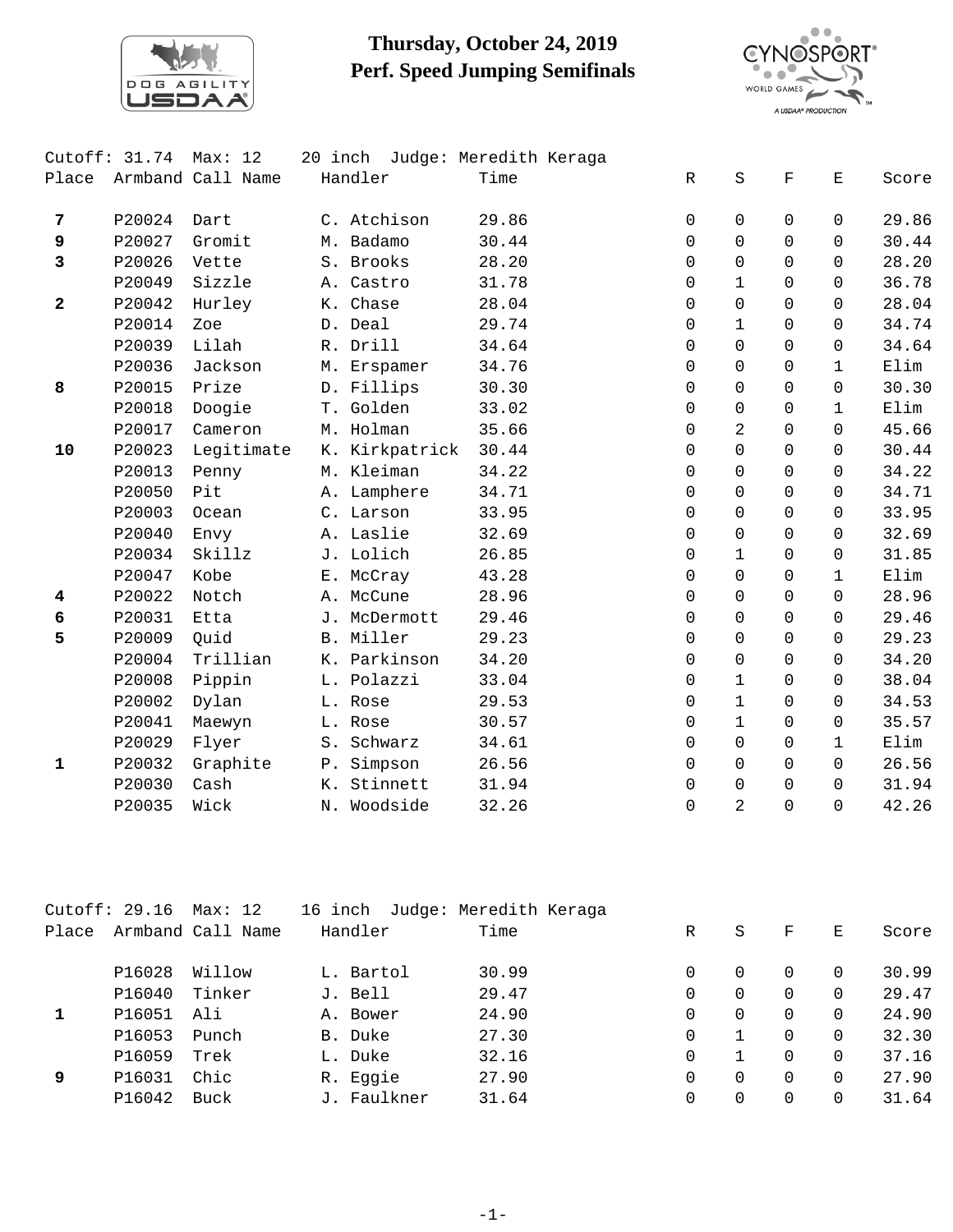| 6                       | P16036 | Guts        | D. Fillips            | 27.15 | 0           | $\Omega$     | $\Omega$    | $\Omega$     | 27.15 |
|-------------------------|--------|-------------|-----------------------|-------|-------------|--------------|-------------|--------------|-------|
|                         | P16044 | Sassy       | P. Fish               | 26.95 | 0           | $\mathbf{1}$ | 0           | 0            | 31.95 |
|                         | P16057 | Binge       | T. Golden             | 31.00 | 0           | $\mathbf{1}$ | $\Omega$    | $\Omega$     | 36.00 |
| 17                      | P16018 | Jada        | S. Goodwin            | 28.75 | 0           | $\Omega$     | $\Omega$    | 0            | 28.75 |
|                         | P16045 | Nimbus      | L. Greene             | 29.24 | $\mathbf 0$ | $\mathbf 0$  | $\mathbf 0$ | $\Omega$     | 29.24 |
|                         | P16014 | Ruthie      | R. Greene             | 29.79 | 0           | $\mathbf 0$  | $\Omega$    | 0            | 29.79 |
| 5                       | P16050 | Shiny       | S. Gutierrez          | 26.11 | $\mathbf 0$ | $\Omega$     | $\Omega$    | 0            | 26.11 |
| 11                      | P16047 | Probability | M. Hanson             | 28.15 | $\mathbf 0$ | $\mathbf 0$  | $\Omega$    | $\Omega$     | 28.15 |
|                         | P16055 | Ink         | L. Harper             | 33.16 | $\mathbf 0$ | $\mathbf 0$  | 0           | 0            | 33.16 |
| 20                      | P16023 | Brody       | K. Holman             | 29.13 | 0           | $\Omega$     | $\Omega$    | $\Omega$     | 29.13 |
|                         | P16041 | Torch       | J. Hoye               | 32.27 | $\mathbf 0$ | $\mathbf 0$  | $\mathbf 0$ | $\mathbf{1}$ | Elim  |
| 8                       | P16013 | Daim        | J. Huh                | 27.72 | 0           | $\mathbf 0$  | $\mathbf 0$ | 0            | 27.72 |
|                         | P16054 | Agape       | K. Kent               | 33.16 | $\mathbf 0$ | $\Omega$     | $\Omega$    | $\Omega$     | 33.16 |
| $\mathbf{2}$            | P16032 | Jax         | K. Kosco              | 25.45 | $\mathbf 0$ | $\mathbf 0$  | 0           | 0            | 25.45 |
|                         | P16049 | Lyric       | D. Lazaro             | 31.56 | 0           | $\mathbf 0$  | 0           | $\mathbf{1}$ | Elim  |
|                         | P16021 | Joyful      | A. Lee                | 30.22 | 0           | $\Omega$     | $\Omega$    | 0            | 30.22 |
| 14                      | P16038 | Miya        | S. Loos               | 28.58 | $\mathbf 0$ | $\Omega$     | $\Omega$    | $\Omega$     | 28.58 |
|                         | P16006 | Hana        | D. McCormick          | 30.52 | $\mathbf 0$ | $\mathbf 0$  | 0           | 0            | 30.52 |
|                         | P16020 | Swift       | L. Medcraft           | 31.23 | $\mathbf 0$ | $\mathbf 0$  | $\Omega$    | 0            | 31.23 |
| 15                      | P16024 | Echo        | H. Miller             | 28.65 | $\mathbf 0$ | $\mathbf 0$  | $\Omega$    | $\Omega$     | 28.65 |
| 19                      | P16001 | Neo         | S. Rolek              | 28.96 | 0           | $\mathbf 0$  | 0           | 0            | 28.96 |
| 7                       | P16015 | Tide        | V. Rutledge           | 27.56 | 0           | $\Omega$     | $\Omega$    | $\Omega$     | 27.56 |
| $\overline{\mathbf{4}}$ | P16009 | Stat        | D. Sanders            | 25.93 | 0           | $\mathbf 0$  | 0           | $\Omega$     | 25.93 |
| 10                      | P16002 | Cosmic      | K. Sheerer            | 28.08 | 0           | $\Omega$     | $\Omega$    | $\Omega$     | 28.08 |
| 13                      | P16034 | Hype        | K. Smith              | 28.35 | 0           | $\Omega$     | $\Omega$    | $\Omega$     | 28.35 |
| $\mathbf{3}$            | P16027 | Atomic      | M. Speagle            | 25.72 | $\mathbf 0$ | $\mathbf 0$  | 0           | 0            | 25.72 |
| 16                      | P16048 | Phenomenon  | M. Speagle            | 28.71 | 0           | $\mathbf 0$  | 0           | 0            | 28.71 |
| 18                      | P16011 | Braedan     | D. Spence             | 28.96 | $\mathbf 0$ | $\mathbf 0$  | 0           | 0            | 28.96 |
|                         | P16035 | Super Gem   | R. Sutherland         | 31.88 | $\mathbf 0$ | $\Omega$     | $\Omega$    | $\mathbf{1}$ | Elim  |
|                         | P16037 | Singe       | W. Williams-Wea 33.53 |       | $\mathbf 0$ | $\mathbf 0$  | 0           | 0            | 33.53 |
|                         | P16019 | Zesty       | S. Wirant             | 36.86 | 0           | $\mathbf 1$  | $\Omega$    | $\Omega$     | 41.86 |
| 12                      | P16004 | Salsa       | L. Zich               | 28.28 | 0           | $\mathbf 0$  | $\mathbf 0$ | 0            | 28.28 |
|                         |        |             |                       |       |             |              |             |              |       |

| Cutoff: 29.69 |        | Max: 6            | 14 inch      | Judge: Meredith Keraga |          |          |          |          |       |
|---------------|--------|-------------------|--------------|------------------------|----------|----------|----------|----------|-------|
| Place         |        | Armband Call Name | Handler      | Time                   | R        | S        | F        | Е        | Score |
|               | P14030 | Razzi             | C. Anderson  | 29.87                  | $\Omega$ | $\Omega$ | $\Omega$ | $\Omega$ | 29.87 |
|               | P14013 | Kirin             | S. Anderson  | 38.94                  | 0        | $\Omega$ | $\Omega$ |          | Elim  |
|               | P14008 | Hype              | A. Blanton   | 31.67                  | 0        | $\Omega$ | $\Omega$ | $\Omega$ | 31.67 |
| 4             | P14017 | Epic              | L. Brigante  | 26.90                  | $\Omega$ | $\Omega$ | $\Omega$ | $\Omega$ | 26.90 |
|               | P14016 | Spice C           | M. Check     | 32.92                  | 0        | 0        | $\Omega$ | $\Omega$ | 32.92 |
|               | P14022 | Speedo            | S. Crank     | 32.17                  | $\Omega$ | $\Omega$ | $\Omega$ | $\Omega$ | 32.17 |
| $\mathbf{2}$  | P14034 | Vixen             | R. Downs     | 25.93                  | $\Omega$ | $\Omega$ | $\Omega$ | $\Omega$ | 25.93 |
|               | P14041 | Edge              | P. Fish      | 39.79                  | 0        | $\Omega$ | $\Omega$ |          | Elim  |
|               | P14019 | Huckleberry       | J. Goldberg  | 31.12                  | $\Omega$ | $\Omega$ | $\Omega$ | $\Omega$ | 31.12 |
| 6             | P14001 | Fanta             | S. Gutierrez | 27.71                  | $\Omega$ | $\Omega$ | $\Omega$ | $\Omega$ | 27.71 |
|               | P14025 | Tuuli             | C. Holm      | 37.31                  | $\Omega$ | $\Omega$ | $\Omega$ | $\Omega$ | 37.31 |
| 3             | P14036 | Spice H           | C. Hornor    | 26.11                  | $\Omega$ | $\Omega$ | $\Omega$ | $\Omega$ | 26.11 |
|               | P14020 | Corey             | M. Howard    | 38.27                  | $\Omega$ | 0        | $\Omega$ | $\Omega$ | 38.27 |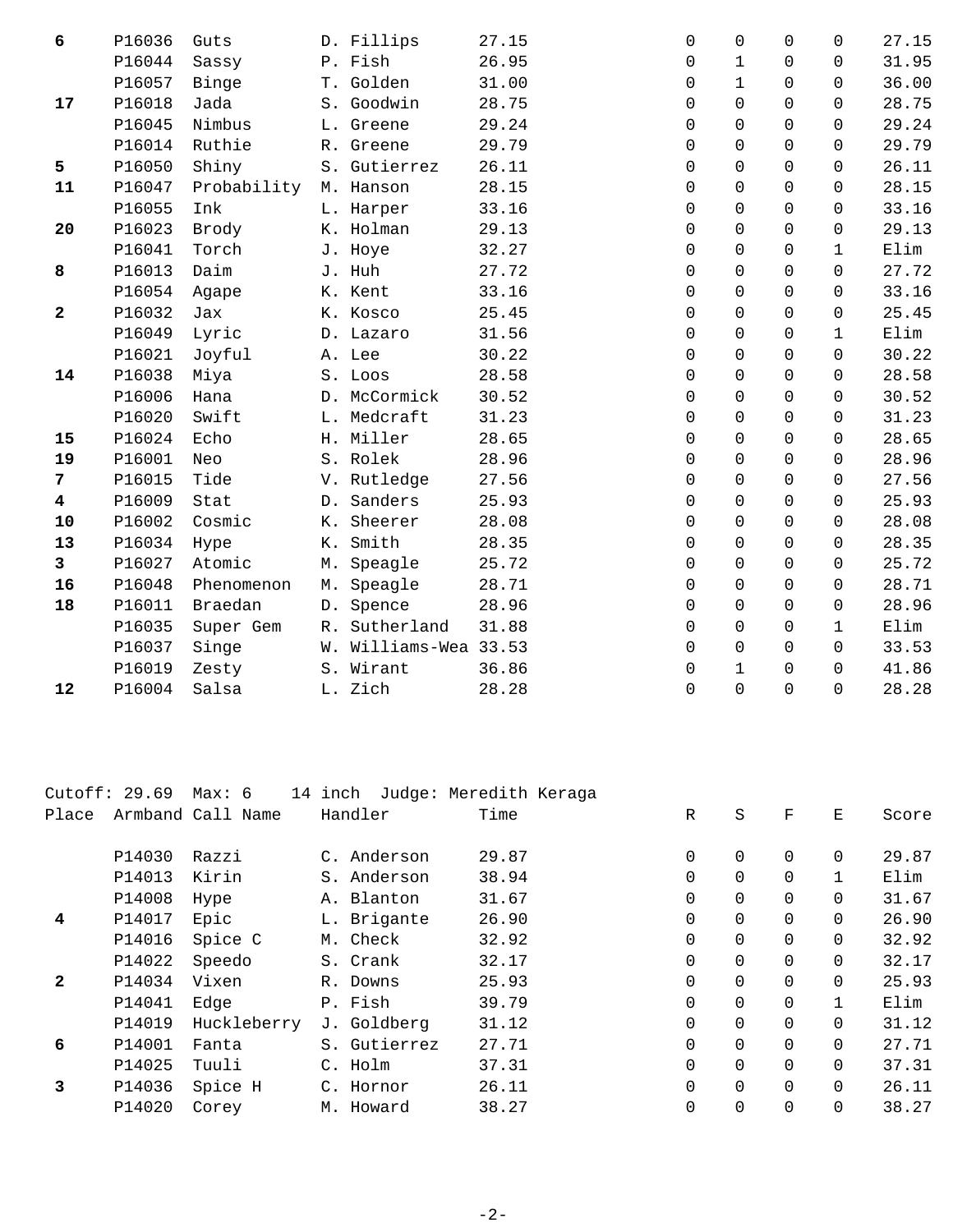|    | P14038 | Skoal    | M. Kopka     | 30.24   | 0           | 0              | $\Omega$       | $\Omega$    | 30.24 |
|----|--------|----------|--------------|---------|-------------|----------------|----------------|-------------|-------|
|    | P14027 | Starr    | K. Lackey    | 35.76   | $\mathbf 0$ | $\mathbf 0$    | $\Omega$       |             | Elim  |
| 8  | P14023 | Blizzard | C. Laria     | 29.59   | 0           | 0              | 0              | $\mathbf 0$ | 29.59 |
|    | P14003 | Crime    | D. Lazaro    | 30.23   | $\mathbf 0$ | $\mathbf 0$    | $\Omega$       | $\Omega$    | 30.23 |
|    | P14021 | Mic      | P. Liddy     | No Time | 0           | $\mathbf 0$    | $\mathbf 0$    |             | Elim  |
| 7  | P14002 | Liberty  | M. Lyons     | 27.82   | 0           | 0              | 0              | $\mathbf 0$ | 27.82 |
|    | P14029 | Alfie    | J. Moll      | 34.43   | $\Omega$    | $\Omega$       | $\Omega$       | $\Omega$    | 34.43 |
|    | P14010 | Sydney   | G. Mortley   | 32.33   | $\mathbf 0$ | $\mathbf 0$    | 0              | $\mathbf 0$ | 32.33 |
|    | P14024 | Smart    | K. Moureaux  | Absent  |             |                |                |             |       |
|    | P14012 | Panda    | K. Rohr      | 30.93   | 0           |                | $\Omega$       | $\Omega$    | 35.93 |
|    | P14028 | Sport    | J. Steinbach | 31.04   | 0           | 0              | $\Omega$       | $\Omega$    | 31.04 |
| 1  | P14004 | Wylie    | S. Straub    | 25.42   | 0           | $\mathbf 0$    | $\Omega$       | $\Omega$    | 25.42 |
|    | P14033 | Andee    | J. Terry     | 31.53   | $\Omega$    | $\Omega$       | $\Omega$       | $\Omega$    | 31.53 |
|    | P14014 | Celt     | E. Wilentz   | 34.87   | 0           | $\mathbf{1}$   | 0              | $\Omega$    | 39.87 |
|    | P14011 | Simi     | S. Wirant    | 40.06   | $\mathbf 0$ | $\mathbf 0$    | $\Omega$       | $\Omega$    | 40.06 |
| 5. | P14035 | Val      | L. Zich      | 27.01   | $\mathbf 0$ | $\overline{0}$ | $\overline{0}$ | $\Omega$    | 27.01 |
|    |        |          |              |         |             |                |                |             |       |

|                         | Cutoff: 33.83 | Max: 8            | 12 inch Judge: Meredith Keraga |         |                     |             |             |              |       |
|-------------------------|---------------|-------------------|--------------------------------|---------|---------------------|-------------|-------------|--------------|-------|
| Place                   |               | Armband Call Name | Handler                        | Time    | $\mathbb R$         | $\rm S$     | $\mathbf F$ | Ε            | Score |
| $\mathbf{1}$            | P12013        | Monk              | A. Abbott                      | 28.08   | $\mathbf 0$         | $\mathbf 0$ | $\mathbf 0$ | 0            | 28.08 |
|                         | P12049        | Flash             | K. Adams                       | 34.21   | $\mathbf 0$         | $\Omega$    | $\Omega$    | $\Omega$     | 34.21 |
|                         | P12019        | Lexi              | J. Arnett                      | 36.83   | $\mathbf 0$         | $\mathbf 0$ | $\Omega$    | $\Omega$     | 36.83 |
| $\overline{\mathbf{4}}$ | P12004        | Dreamer           | A. Beasley                     | 31.85   | 0                   | 0           | $\Omega$    | $\Omega$     | 31.85 |
|                         | P12018        | Bella             | L. Carnes                      | 34.72   | 0                   | 0           | $\mathbf 0$ | $\mathbf 0$  | 34.72 |
|                         | P12015        | Wazi              | S. Cossart                     | 33.35   | 0                   | $\mathbf 1$ | 0           | $\Omega$     | 38.35 |
| $\mathbf{2}$            | P12032        | Skecher           | B. Davis                       | 28.80   | $\mathbf 0$         | $\mathbf 0$ | 0           | 0            | 28.80 |
|                         | P12007        | Giddy Marie       | E. Evans                       | 45.08   | 0                   | 0           | 0           | $\Omega$     | 45.08 |
|                         | P12005        | Sweets            | S. Gant                        | No Time | 0                   | $\mathbf 0$ | 0           | $\mathbf{1}$ | Elim  |
|                         | P12028        | Dyson             | M. Haviland                    | 37.12   | 0                   | 1           | $\Omega$    | $\Omega$     | 42.12 |
| 3                       | P12009        | Virtue            | C. Hornor                      | 31.39   | $\mathbf 0$         | $\mathbf 0$ | $\Omega$    | $\Omega$     | 31.39 |
|                         | P12034        | Yeti              | B. Martin                      | 37.22   | $\mathbf 0$         | $\mathbf 0$ | $\Omega$    | $\mathbf{1}$ | Elim  |
|                         | P12025        | Troy              | M. Mooney                      | 43.07   | 0                   | $\mathbf 0$ | 0           | $\Omega$     | 43.07 |
|                         | P12027        | Toast             | M. Nunnink                     | 35.38   | $\mathsf 0$         | $\mathbf 0$ | 0           | $\Omega$     | 35.38 |
|                         | P12026        | Felony            | I. Owen                        | Absent  |                     |             |             |              |       |
| 6                       | P12030        | Cullen            | J. Plamondon                   | 27.97   | $\mathsf{O}\xspace$ | $\mathbf 1$ | 0           | $\mathbf 0$  | 32.97 |
|                         | P12012        | Rumba             | J. Ramirez                     | 37.22   | 0                   | $\mathbf 1$ | $\mathbf 0$ | 0            | 42.22 |
|                         | P12006        | Carmen            | B. Rogers                      | 37.59   | 0                   | $\mathbf 0$ | $\Omega$    | $\mathbf{1}$ | Elim  |
| 5                       | P12020        | Decker            | V. Rutledge                    | 32.90   | 0                   | $\mathbf 0$ | 0           | 0            | 32.90 |
|                         | P12016        | Radar             | S. Scott                       | 41.64   | $\mathbf 0$         | $\mathbf 0$ | $\Omega$    | $\Omega$     | 41.64 |
|                         | P12029        | Sarge             | J. Tice                        | Absent  |                     |             |             |              |       |
|                         | P12002        | Dora              | P. Toro                        | 36.88   | 0                   | $\mathsf 0$ | $\mathbf 0$ | $\Omega$     | 36.88 |
|                         | P12023        | Jasper            | M. Zerm                        | 36.92   | $\mathsf 0$         | $\mathbf 0$ | 0           | $\mathbf 0$  | 36.92 |
|                         |               |                   |                                |         |                     |             |             |              |       |

|  | Cutoff: 33.94  Max: 6     8 inch  Judge: Meredith Keraga |            |       |  |  |         |               |
|--|----------------------------------------------------------|------------|-------|--|--|---------|---------------|
|  | Place Armband Call Name                                  | Handler    | Time  |  |  | R S F E | Score         |
|  | P08001 Kit Kat                                           | L. Barrows | 36.35 |  |  |         | 0 0 0 0 36.35 |